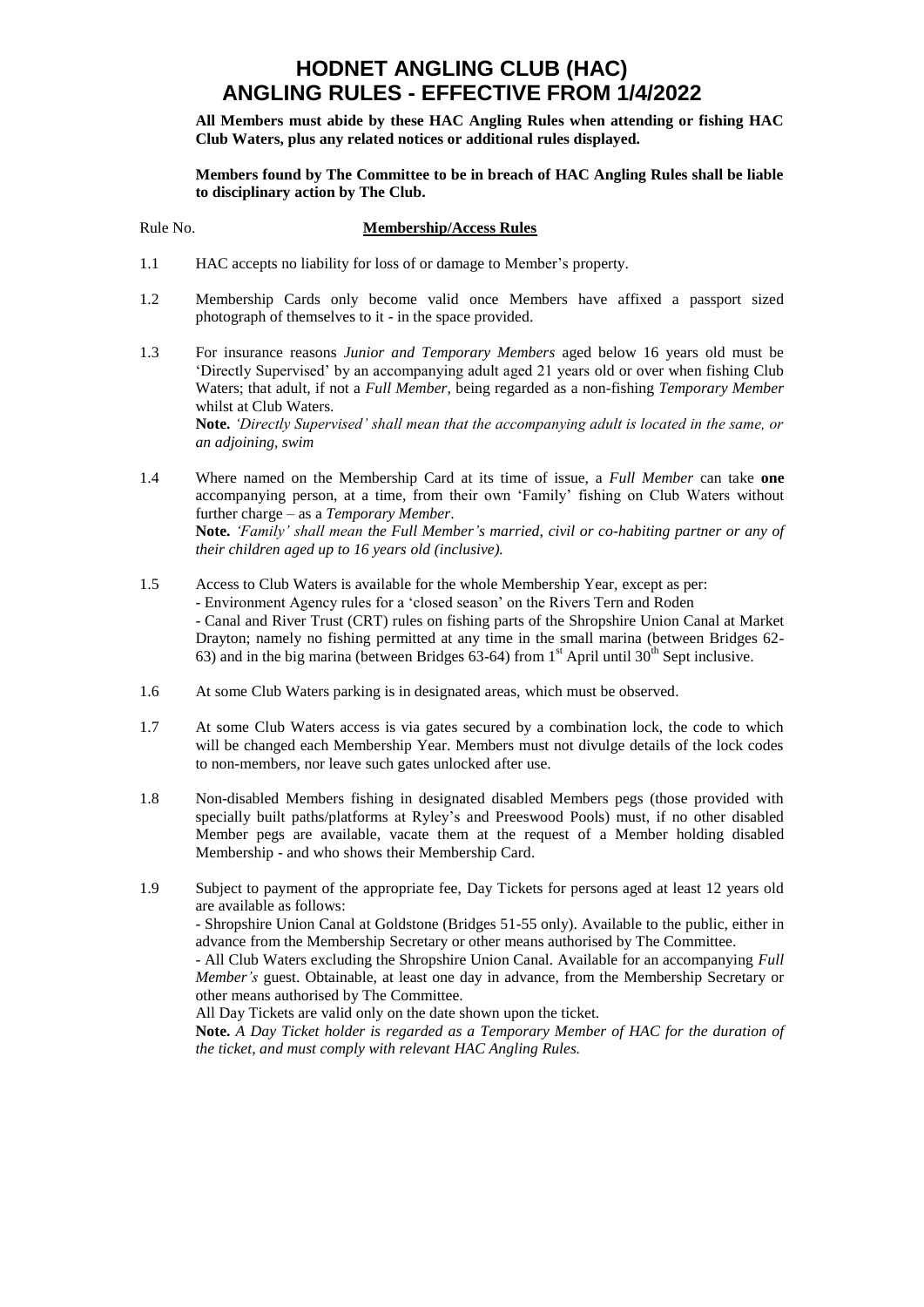#### **General Fishing Rules**

- 2.1 All Members must carry a suitable/valid Environment Agency (EA) rod licence with them when fishing Club Waters and, unless varied by HAC Angling Rules\*, abide by its provisions. **Note.** \* *Subject to holding the correct EA licence, Members may use a maximum of 3 rods on any Club Water - if all rods are under the Member's direct control and used in only one swim.*
- 2.2 All Members issued with a Membership Card or Day Ticket must be in possession of it when fishing, and show their card or ticket on request to a Club Bailiff, or other Member who produces their card. Failure to do so, and/or produce other acceptable identification, will result in you being asked to cease fishing and leave the Club Water.
- 2.3 The Committee may take whatever emergency/temporary measures they deem fit to restrict access, angling or to restrict/amend these Angling Rules at Club Waters – whether to protect the welfare\* of fish, wildlife, the safety of Members or for any other reason. Members must comply with any such measures. **Note. \*** *It is recommended that unhooking mats are used for larger fish, and that unused bait is not thrown into Club Waters at the end of a fishing session.*
- 2.4 No litter is to be left at any Club Water.
- 2.5 Members must show consideration to owners of Club Waters, or their tenants, and their respective land and property. Members should follow the 'country code' and in particular keep dogs under control, not light fires, stray from designated paths or damage crops, fences, hedges or gates.
- 2.6 No bait cans are to be left open and visible on the bank when fishing.
- 2.7 Any dead, dying or distressed fish should be reported as soon as possible to a Club Bailiff or member of The Committee.
- 2.8 No live fish are to be brought to, placed in, or removed from Club Waters without the permission of The Committee.
- 2.9 No 'Night' Fishing 'night' meaning 30 minutes after sunset until 30 minutes before sunrise.
- 2.10 All fish caught that weigh 3lb or more, are to be returned to the water as soon as possible after landing. On no account are they to be kept in keep nets, sacks or any other fish holding device, except in Club Matches when a '2 net rule' is being applied.
- 2.11 No fishing is allowed between areas marked with electricity warning signs/marker posts.
- 2.12 No boating.

2.13 Special rules for the Shropshire Union Canal: Goldstone and Market Drayton i/ Fishing is allowed from the towpath side only. ii/ Use of pellets (as bait or feed), and use of fishmeal based ground bait, is banned. Market Drayton (Between Bridges 63- 64) i/ Lines/bait, etc, must be cast no further than the end of the mooring platforms. ii/ Poles/rods/equipment, etc, must not be passed through/rested on garden hedges/fences, etc.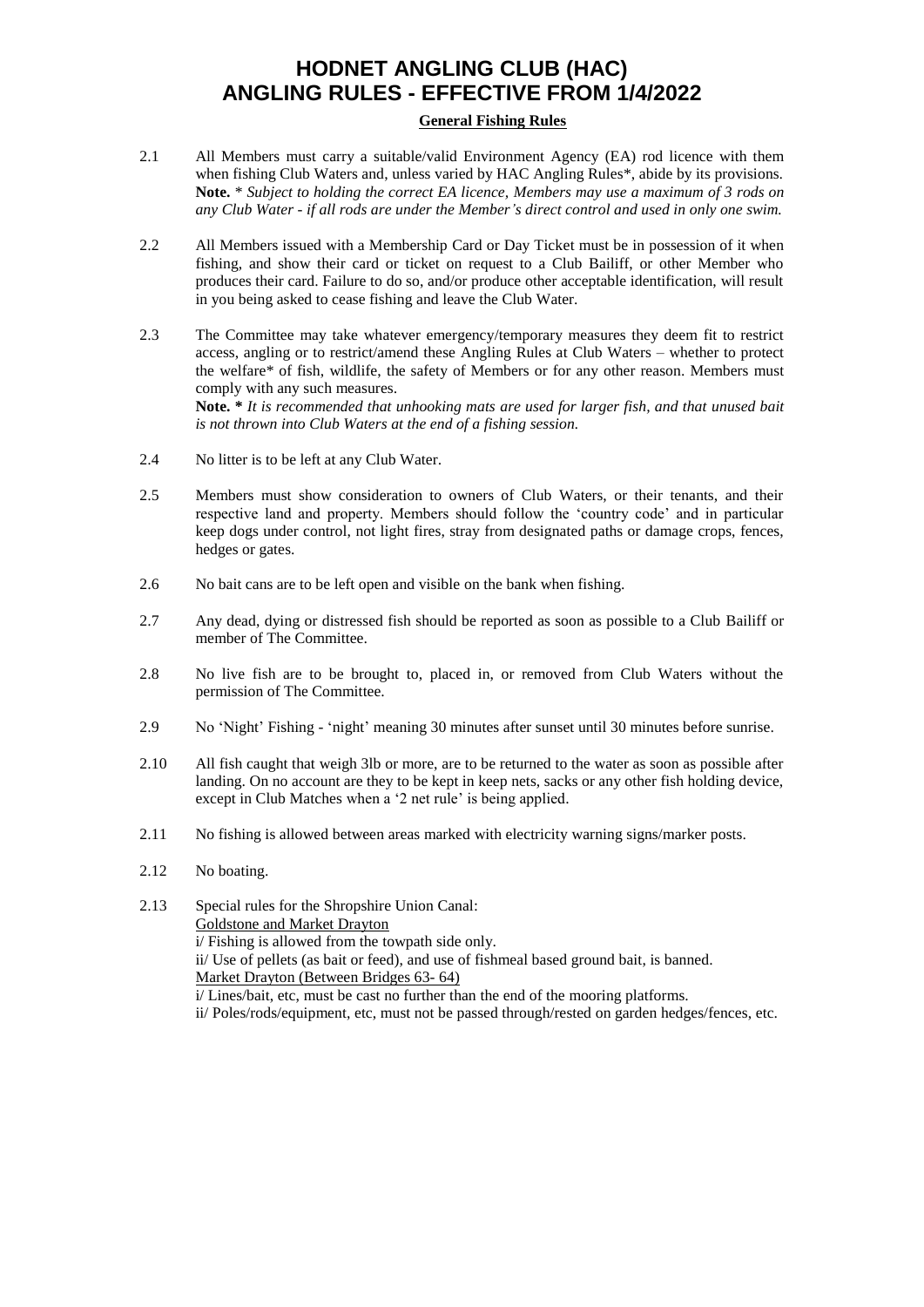### **Match Fishing Rules**

- 3.1 Dates for Club or Open Matches for the forthcoming Membership Year will be supplied in advance wherever possible; either on Membership Cards, the Club's website or site posters.
- 3.2 Entry to Club Matches is restricted to Members.
- 3.3 Entry to Open Matches is available to Members and non-members. Non-members must pay an entry fee to the Match Secretary or other Club Officer, and after payment shall be deemed to be a *Temporary Member* of HAC for the duration of that match - and at that match water only.
- 3.4 Pools are optional in Club and Open Matches.
- 3.5 A 'golden peg' prize will operate at the match organiser's discretion.
- 3.6 At the organiser's discretion, Members not taking part in a match may fish any unallocated swims within the Club Water's match length - subject to obtaining the organiser's consent.
- 3.7 A competitor must not cause annoyance to, or seek to interfere with another competitor.
- 3.8 Every competitor must attend the match draw, where the organiser or angler will draw a single peg. Once drawn, the angler must report to and fish from the designated peg.
- 3.9 Keep-nets should be fully dry when arriving to fish as dry nets do not spread disease. Where provided, net dips must be used before and after the match. Fish must never be handled with gloves or towels.
- 3.10 No competitor shall have live or dead fish in their possession before a match. All competitors must submit to a search if requested by a club official.
- 3.11 A competitor shall have in use one rod or pole, one line and one single hook at one time, but may have other rods or poles and tackle assembled for use in position behind them, where possible, providing that no such tackle is baited.
- 3.12 A competitor may fish as far as half the distance between their peg and the angler's pegs on either side. Where competitors are drawn on opposite banks of a match water, their respective swims will extend to midway across the match water. All competitors will restrict their activities completely to these boundaries; i.e. neither their person, their tackle, their hook-baits or ground-baits may intrude into a neighbouring angler's swim. In an extreme situation e.g. snagged tackle or a snagged fish, an angler must seek permission from their neighbouring competitor(s) before moving from their designated peg to try and remedy the situation.

**Note**. *Wading during a match is not permitted under any circumstances.*

- 3.13 Before the starting signal no competitor shall use groundbait/loose feed or deploy feeders in their swim. Competitors are allowed to wet a line, plumb the depth and test the float, mix and wet groundbait, clear their swim's ground of weed or obstructions and position their equipment.
- 3.14 Live or dead fish are not allowed as bait. Spinning and artificial lures and baits are prohibited. No floating baits are to be used.
- 3.15 At the organiser's discretion, special bait rules/bans may apply in certain matches.
- 3.16 No bait shall be introduced with a pole cup or bait dropper attached to an extra rod/pole whilst continuing to fish. Only competitors may feed bait into a swim during the contest.
- 3.17 Any competitor who leaves their peg at any time during the course of the match must not leave their baited tackle/hook in the water.